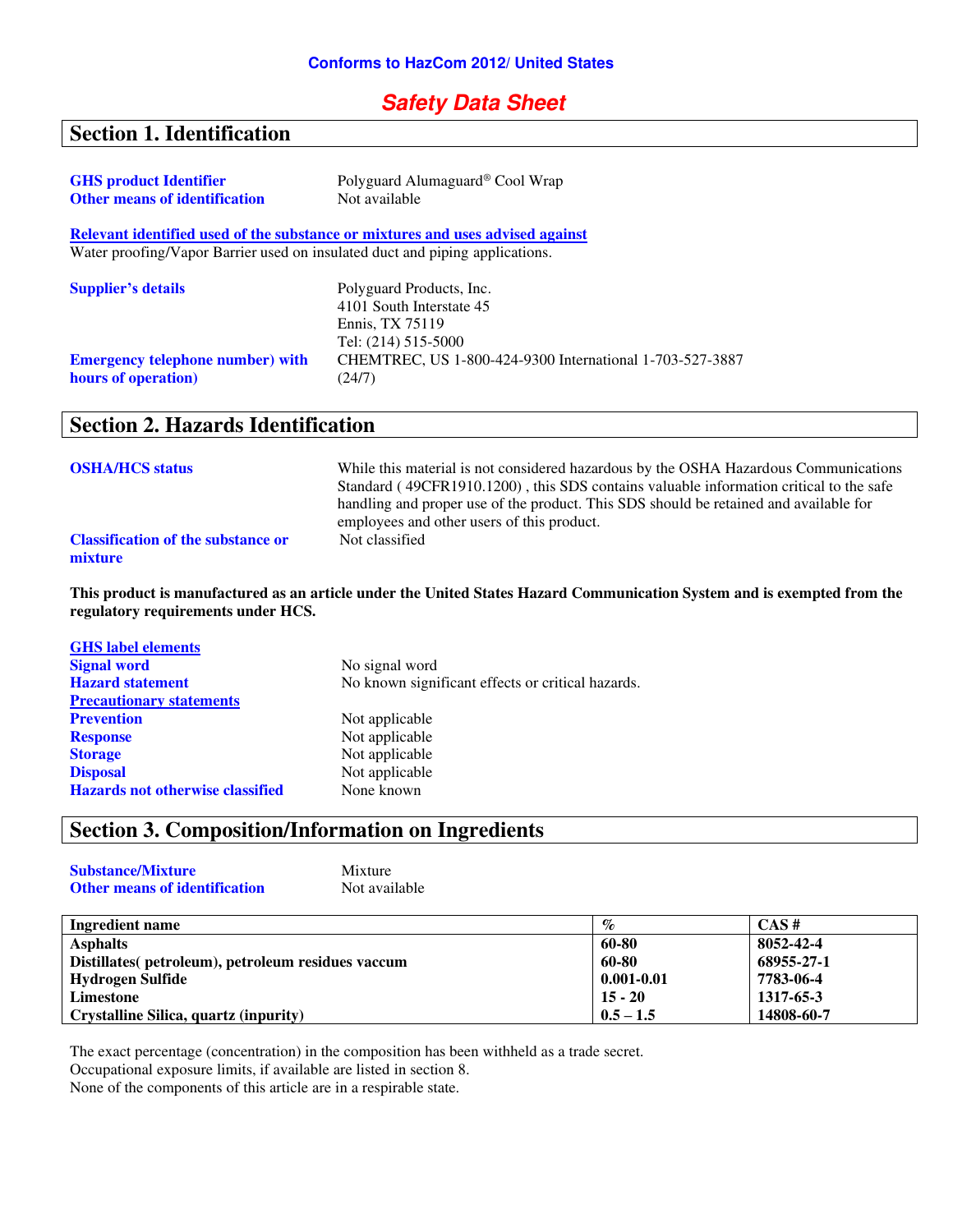## **Section 4. First Aid Measures**

| <b>Description of necessary first aid</b>          |                                                                                                                                                                                        |
|----------------------------------------------------|----------------------------------------------------------------------------------------------------------------------------------------------------------------------------------------|
| measures.                                          |                                                                                                                                                                                        |
| <b>Eye contact</b>                                 | Immediately flush eyes with plenty of water, occasionally lifting the upper and lower<br>eyelids. Check for and remove any contact lenses. Get medical attention if symptoms<br>occur. |
| <b>Inhalation</b>                                  | Because of the nature of this product, inhalation is not a route of exposure.                                                                                                          |
| <b>Skin contact</b>                                | Material is in a solid form. If skin contact, wash area with soap and water. Get medical<br>attention if skin irritation occurs.                                                       |
| <b>Ingestion</b>                                   | Ingestion is not a route of exposure.                                                                                                                                                  |
| Most important symptoms/effects, acute and delayed |                                                                                                                                                                                        |
| <b>Potential acute health effects</b>              |                                                                                                                                                                                        |
| <b>Eye contact</b>                                 | No known significant effects or critical hazards                                                                                                                                       |
| <b>Inhalation</b>                                  | No known significant effects or critical hazards                                                                                                                                       |
| <b>Skin contact</b>                                | No known significant effects or critical hazards                                                                                                                                       |
| <b>Ingestion</b>                                   | No known significant effects or critical hazards                                                                                                                                       |
| <b>Over-exposure signs/symptoms</b>                |                                                                                                                                                                                        |
| <b>Eye contact</b>                                 | No known significant effects or critical hazards                                                                                                                                       |
| <b>Inhalation</b>                                  | No known significant effects or critical hazards                                                                                                                                       |
| <b>Skin contact</b>                                | No known significant effects or critical hazards                                                                                                                                       |
| <b>Ingestion</b>                                   | No known significant effects or critical hazards                                                                                                                                       |
|                                                    | <u>Indication of immediate medical attention and special treatment needed, if necessary.</u>                                                                                           |
| <b>Notes to physician:</b>                         | Treat symptomatically.                                                                                                                                                                 |
| <b>Specific treatments</b>                         | No specific treatment                                                                                                                                                                  |
| <b>Protection of first aiders</b>                  | No action shall be taken involving any personal risk or without suitable training.                                                                                                     |

# **Section 5. Fire-Fighting Measures**

| <b>Extinguishing media</b>                 |                                                                                                |
|--------------------------------------------|------------------------------------------------------------------------------------------------|
| <b>Suitable extinguishing media</b>        | Use an extinguishing agent suitable for the surrounding fire.                                  |
| Unsuitable extinguishing media             | None known                                                                                     |
| <b>Specific hazards arising from the</b>   | No specific fire or explosion hazard.                                                          |
| chemical                                   |                                                                                                |
| <b>Hazardous thermal decomposition</b>     | Decomposition products may include the following materials:                                    |
| <b>products</b>                            | Carbon Dioxide                                                                                 |
|                                            | Carbon Monoxide                                                                                |
|                                            | Sulfur oxides                                                                                  |
|                                            | Low MW hydrocarbons                                                                            |
| <b>Special protective equipment</b>        | Fire-fighters should wear appropriate protective equipment and self-contained breathing        |
|                                            | apparatus (SCBA) with a full-face piece operated in a positive pressure mode.                  |
| <b>Special protective actions for fire</b> | Promptly isolate the scene by removing all persons from the vicinity of the incident is there  |
| <b>fighters</b>                            | is a fire. No action shall be taken involving any personal risks or without suitable training. |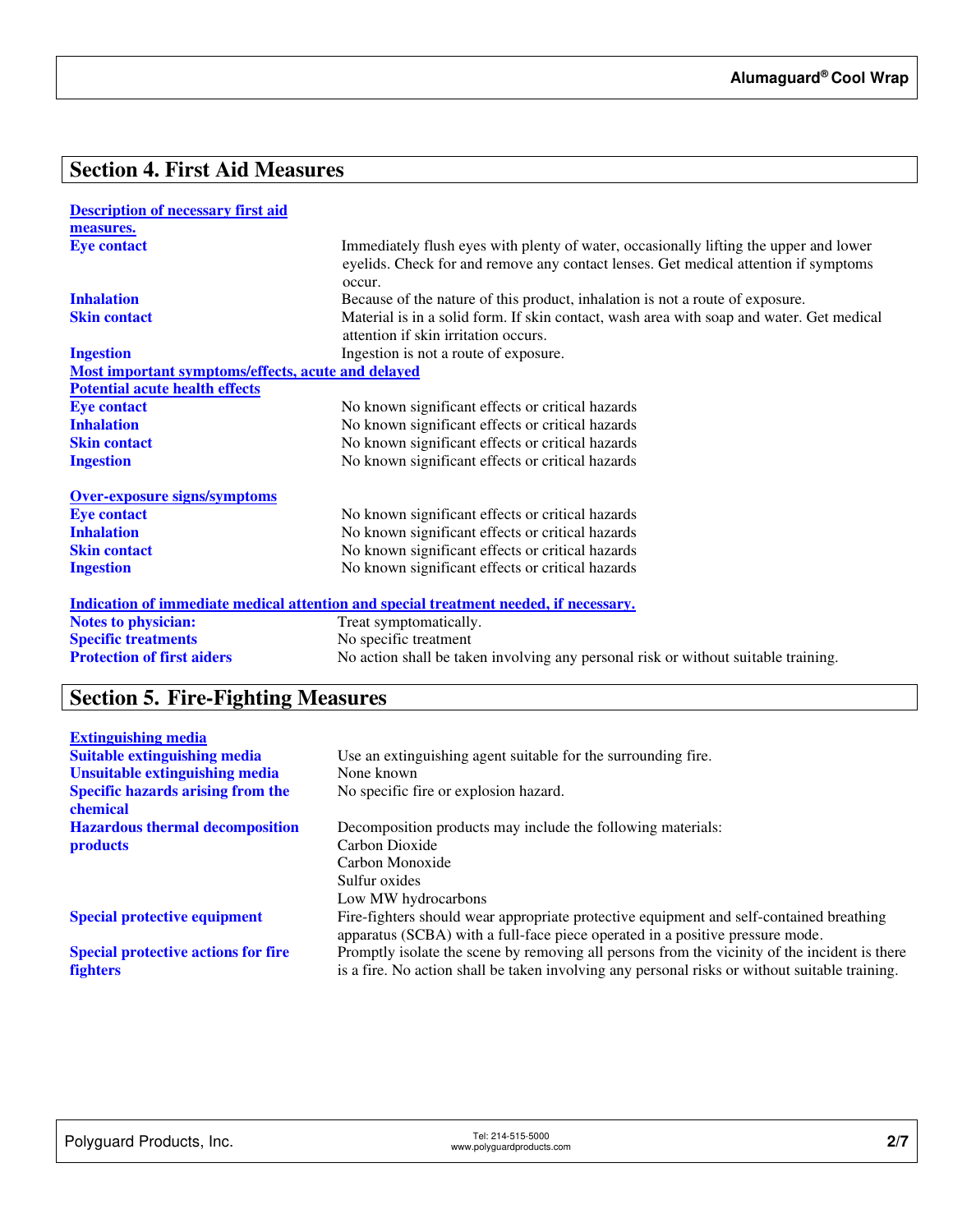# **Section 6. Accidental Release Measures**

| Personal precautions, protective equipment and emergency procedures. |                                                                                                                |
|----------------------------------------------------------------------|----------------------------------------------------------------------------------------------------------------|
| For non emergency personal                                           | Put on appropriate personal protective equipment.                                                              |
| For emergency responders                                             | If specialized clothing is required to deal with the spillage, take note of any information in                 |
|                                                                      | Section 8 on suitable and unsuitable materials. See also the information in "For non-<br>emergency personnel." |
| <b>Enviromental precautions</b>                                      | Material will not spill.                                                                                       |
| Methods and materials for containment and cleaning up                |                                                                                                                |
| <b>Spill</b>                                                         | Due to the physical state of this material, spills are not possible.                                           |

## **Section 7. Handling and Storage**

| <b>Precautions for safe handling</b>                                   |                                                                                                                                                                                                                           |
|------------------------------------------------------------------------|---------------------------------------------------------------------------------------------------------------------------------------------------------------------------------------------------------------------------|
| <b>Protective measures</b>                                             | Put on appropriate personal protective equipment (see Section 8).                                                                                                                                                         |
| <b>Advice on general occupational</b>                                  | Eating, drinking and smoking should be prohibited in areas where material is handled,                                                                                                                                     |
| hygiene                                                                | stored and processed. Workers should wash hands and face before eating, drinking and<br>smoking. See section 8 for additional information on hygiene measures.                                                            |
| <b>Conditions for safe storage, including</b><br>any incompatibilities | Store in accordance with local regulations. Store in original container protected from<br>direct sunlight in a dry cool and well-ventilated area away from incompatible materials<br>(see section 10) and food and drink. |

# **Section 8. Exposure Controls/Personal Protection**

#### **Occupational exposure limits**

| <b>Ingredient name</b>                | <b>Exposure limits</b>                                                                      |
|---------------------------------------|---------------------------------------------------------------------------------------------|
| Asphalt                               | NIOSH REL (United States, 10/2016)                                                          |
|                                       | CEIL: $5 \text{ mg/m}^3$ 15 minutes. Form: fume                                             |
|                                       | <b>ACGIH TLV</b> ( United States, 3/2019)                                                   |
|                                       | TWA: $0.5 \text{ mg/m}^3$ , (as benzene soluble aerosol) 8 hours. Form: inhalable fraction. |
| Distillates (petroleum), petroleum    | None                                                                                        |
| residues vaccum                       |                                                                                             |
| Hydrogen Sulfide                      | <b>ACGIH TLV</b> ( United States, 3/2018)                                                   |
|                                       | TWA: 1 ppm 8 hours                                                                          |
|                                       | STEL: 5 ppm 15 minutes                                                                      |
|                                       | <b>OSHA PEL Z2</b> ( United States, 2/2013)                                                 |
|                                       | CEIL:20 ppm                                                                                 |
|                                       | AMP: 50 ppm 10 minutes.                                                                     |
|                                       | NIOSH REL (United States, 10/2016)                                                          |
|                                       | CEIL: $15 \text{ mg/m}^3$ 10 minutes.                                                       |
| Limestone                             | NIOSH REL (United States, 10/2016)                                                          |
|                                       | TWA: 10 mg/m <sup>3</sup> (total) TWA 5 mg/m <sup>3</sup> (respirable)                      |
|                                       | <b>OSHA PEL</b> (United States, 2/2013)                                                     |
|                                       | TWA: $15 \text{ mg/m}^3$ (total) TWA 5 mg/m3 (respirable)                                   |
| Crystalline Silica, quartz (inpurity) | NIOSH REL (United States, 10/2016)                                                          |
|                                       | Ca TWA: $0.05$ mg/m <sup>3</sup>                                                            |
|                                       |                                                                                             |

| Polyguard Products, Inc. | Tel: 214-515-5000<br>www.polyguardproducts.com |  |
|--------------------------|------------------------------------------------|--|
|                          |                                                |  |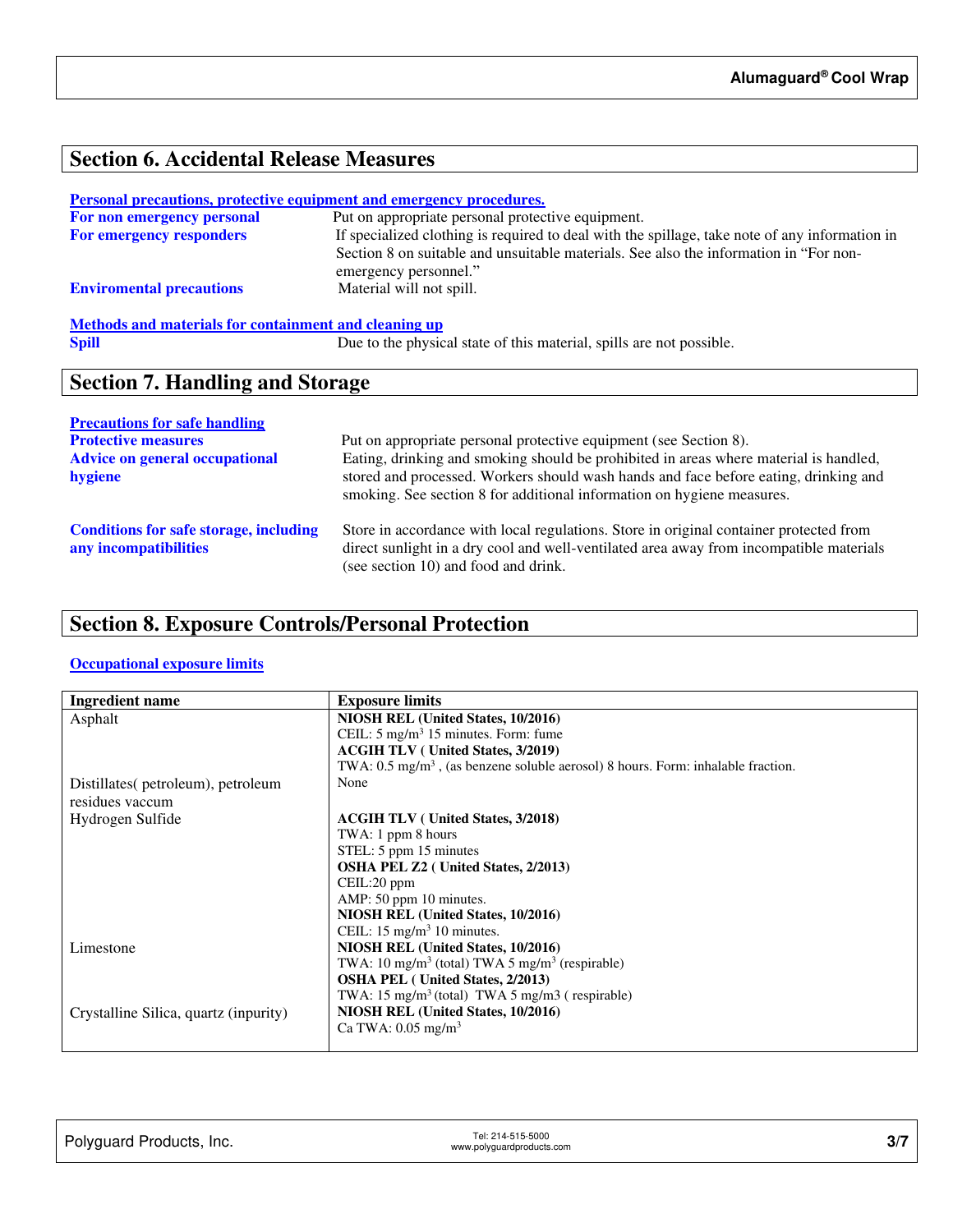# **Section 8. Exposure Controls/Personal Protection**

| <b>Appropriate engineering controls</b> | No special ventilation requirements. Good ventilation should be sufficient to control<br>worker exposure to airborne contaminants.                                                                                                                                             |
|-----------------------------------------|--------------------------------------------------------------------------------------------------------------------------------------------------------------------------------------------------------------------------------------------------------------------------------|
| <b>Environmental exposure controls</b>  | Emissions from ventilation or work process equipment should be checked to ensure they<br>comply with the requirements of environmental protection legislation.                                                                                                                 |
| <b>Hygiene measure</b>                  | Wash hands, forearms and face thoroughly after handling chemical products, before<br>eating, smoking, and using the lavatory and at the end of the working period. Ensure that<br>eyewash stations and safety showers are close to the workstation location.                   |
| <b>Eye/face protection</b>              | Safety eyewear complying with an approved standard should be used when risk<br>assessment indicates this is necessary to avoid exposure to liquid splashes, mists, gases<br>and dusts.                                                                                         |
| <b>Skin Protection</b>                  |                                                                                                                                                                                                                                                                                |
| <b>Hand protection</b>                  | Chemical- resistant, imprevious gloves complying with an approved standard should be<br>worn at all times when handling chemical products if a risk assessment indicates this is                                                                                               |
| <b>Body protection</b>                  | necessary.<br>Personal protective equipment for the body should be selected based on the task being<br>preformed and the risks involved and should be approved by a specialist before handling<br>this product.                                                                |
| <b>Other skin protection</b>            | Appropriate footwear and any additional skin protection measures should be selected<br>based on the task being preformed and the risks involved and should be approved by a<br>specialist before handling this product.                                                        |
| <b>Respiratory protection</b>           | Based on the hazard and potential for exposure, select a respirator that meets the<br>appropriate standard or certification. Respirators must be used according to a respiratory<br>protection program to ensure proper fitting, training, and other important aspects of use. |

# **Section 9. Physical and Chemical Properties**

| <b>Appearance</b>                              |                    |
|------------------------------------------------|--------------------|
| <b>Physical state</b>                          | Solid              |
| <b>Color</b>                                   | Silver/white       |
| <b>Odor</b>                                    | Asphaltic(slight)  |
| <b>Odor threshold</b>                          | Not available      |
| pH                                             | Not applicable     |
| <b>Melting point</b>                           | Not available      |
| <b>Boiling point</b>                           | Not applicable     |
| <b>Flash Point</b>                             | Not determined     |
| <b>Evaporation rate:</b>                       | Not applicable     |
| <b>Flammability (solid, gas)</b>               | Not applicable     |
| Lower & upper explosive                        | Not applicable     |
| (flammable) limits                             |                    |
| <b>Vapor density</b>                           | Not applicable     |
| <b>Vapor pressure</b>                          | Not applicable     |
| <b>Relative density</b>                        | 1.09               |
| <b>Solubility</b>                              | Insoluble in water |
| <b>Partition coefficient: n- octanol/water</b> | Not available      |
| <b>Auto-</b> ignition temperature              | Not applicable     |
| <b>Decomposition temperature</b>               | Not applicable     |
| <b>Viscosity</b>                               | Not applicable     |
| voc                                            | 0 g/l              |
|                                                |                    |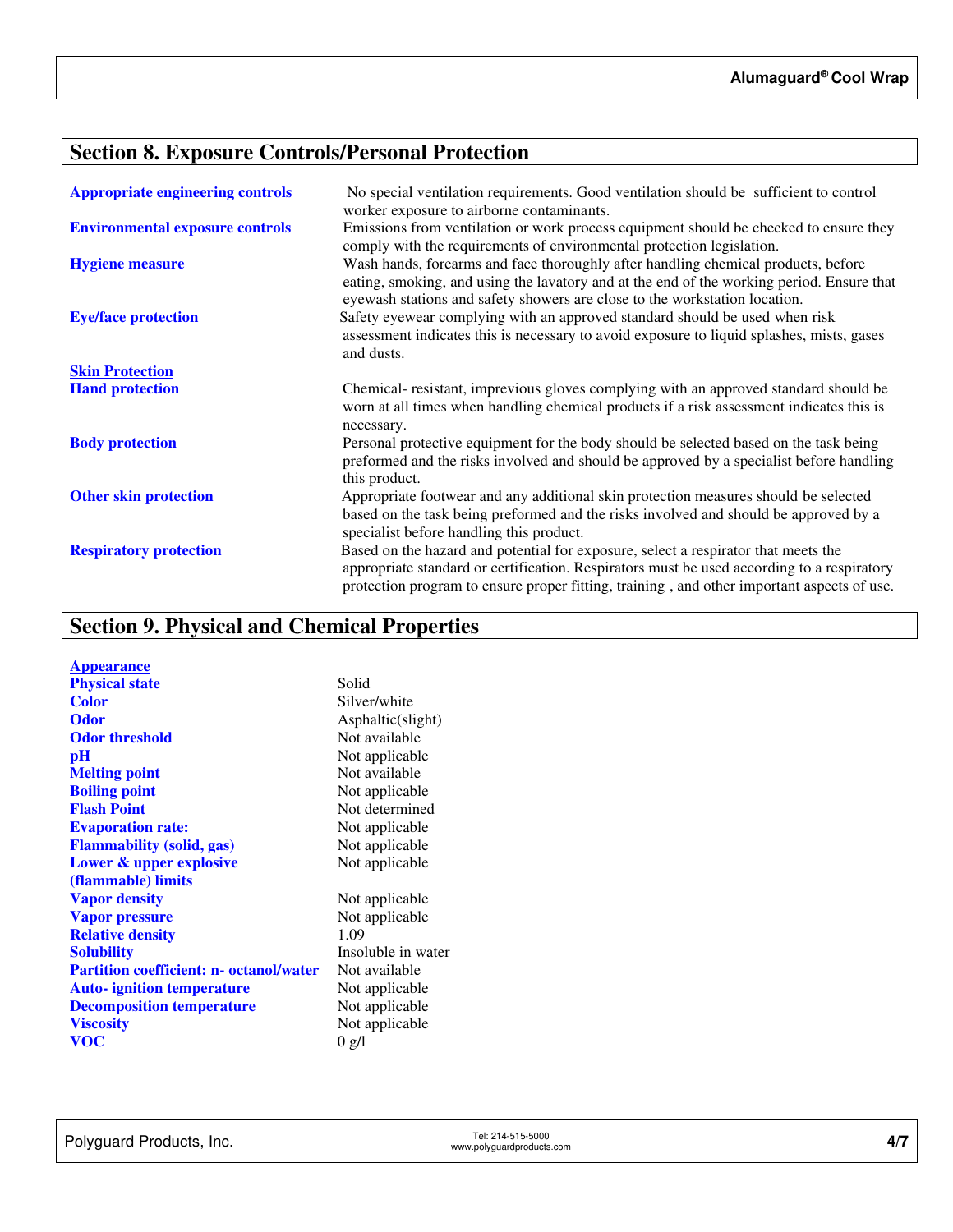#### **Section 10. Stability and Reactivity**

| <b>Chemical stability</b>                 |
|-------------------------------------------|
| <b>Possibility of hazardous reactions</b> |

**Conditions to avoid:** No specific data.

**Reactivity No specific test data related to reactivity available for this product or its** ingredients. This product is stable. Under normal conditions of storage and use, hazardous reaction will not occur. **Incompatible materials Reactive or incompatible with the following materials: Oxidizing** materials **Hazardous decomposition products** Under normal conditions of storage and use, hazardous decomposition products should not be produced.

## **Section 11. Toxicological Information**

#### **Information on toxicological effects Acute toxicity**

| <b>Product/ingredient name</b> | <b>Result</b>         | <b>Species</b>   | <b>Dose</b>                       | <b>Exposure</b> |
|--------------------------------|-----------------------|------------------|-----------------------------------|-----------------|
| Asphalt                        | LD50 Oral             | Rat              | $>5000$ mg/kg                     |                 |
| Hydrogen Sulfide               | LC50 Inhalation Gas   | Rat              | 444 ppm                           | 4 hours         |
|                                | LC50 Inhalation Vapor | Rat              | $700 \text{ mg/m}^3$              | 4 hours         |
| Limestone                      | LD50 Oral             | Rat              | $6450$ mg/kg                      |                 |
| Crystalline Silica, quartz     | LD50 Oral             | <b>Rat Mouse</b> | $500 \frac{\text{mg}}{\text{kg}}$ | -               |
| (inpurity)                     |                       |                  |                                   |                 |

**Carcinogenicity Classification** 

**Irritation/Corrosion**<br> **IFREP Sensitization**<br> **IFREP Sensitization**<br> **IFREP SENSITY SENSITY SENSITY SENSITY SENSITY SENSITY SENSITY SENSITY SENSITY SENSITY SENSITY SENSITY SENSITY SENSITY SENSITY SENSITY SENSITY SENSITY S Sensitization**<br> **Nutagenicity**<br> **There is no data available**<br> **There is no data available** There is no data available

| <b>Product/ingredient name</b>                           | OSHA | ARC | $\blacksquare$ |
|----------------------------------------------------------|------|-----|----------------|
| Asphalt                                                  |      | 2B  |                |
| $\sim$<br>11.<br>rvstalline Silica.<br>quartz (inpurity) |      |     |                |

| <b>Reproductive toxicity</b>                                                 | There is no data available                                   |
|------------------------------------------------------------------------------|--------------------------------------------------------------|
| <b>Teratogenicity</b>                                                        | There is no data available                                   |
| <b>Specific target organ toxicity (single exposure)</b>                      | There is no data available                                   |
| <b>Specific target organ toxicity (repeated exposure)</b>                    | There is no data available                                   |
| <b>Aspiration hazard</b>                                                     | There is no data available                                   |
| <b>Information on the likely routes of exposure</b>                          | Routes of entry anticipated: dermal contact                  |
|                                                                              | Routes of entry not anticipated: Oral, inhalation, ingestion |
| <b>Potential acute health effects</b>                                        |                                                              |
| <b>Eye contact</b>                                                           | No known significant effects or critical hazards             |
| <b>Inhalation</b>                                                            | No known significant effects or critical hazards             |
| <b>Skin contact</b>                                                          | No known significant effects or critical hazards             |
| <b>Ingestion</b>                                                             | No known significant effects or critical hazards             |
| Symptoms related to the physical, chemical and toxicological characteristics |                                                              |
| <b>Eye contact</b>                                                           | No known significant effects or critical hazards             |
| <b>Inhalation</b>                                                            | No known significant effects or critical hazards             |
| <b>Skin contact</b>                                                          | No known significant effects or critical hazards             |
| <b>Ingestion</b>                                                             | No known significant effects or critical hazards             |

Polyguard Products, Inc. Tel: 214-515-5000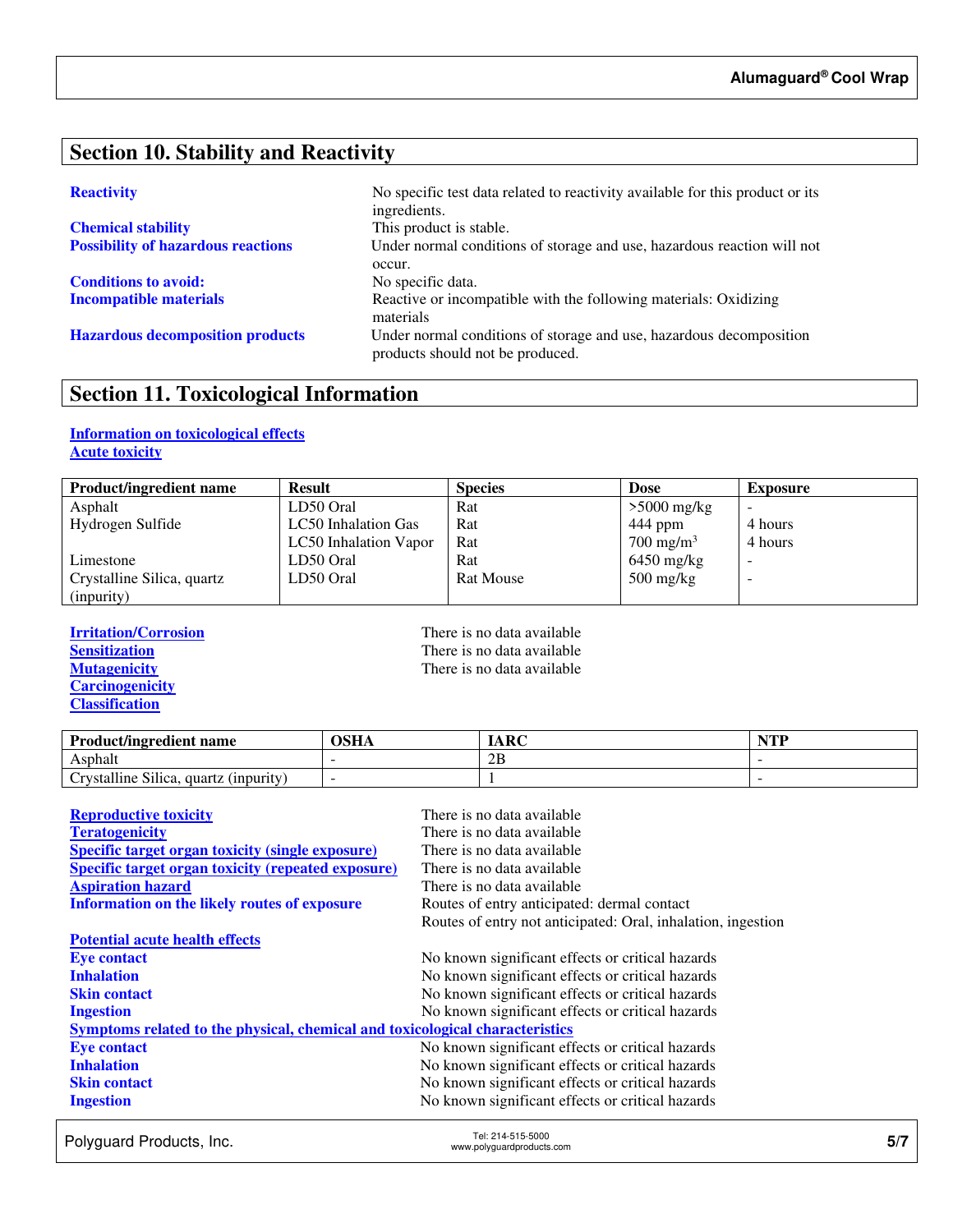#### **Section 11. Toxicological Information**

|                                         | Delayed and immediate effects and chronic effects from short- and long-term exposure |
|-----------------------------------------|--------------------------------------------------------------------------------------|
| <b>Short term exposure</b>              |                                                                                      |
| <b>Potential immediate effects</b>      | No known significant effects or critical hazards                                     |
| <b>Potential delayed effects</b>        | No known significant effects or critical hazards                                     |
| Long term exposure                      |                                                                                      |
| <b>Potential immediate effects</b>      | No known significant effects or critical hazards                                     |
| <b>Potential delayed effects</b>        | No known significant effects or critical hazards                                     |
| <b>Potential chronic health effects</b> |                                                                                      |
| <b>General</b>                          | No known significant effects or critical hazards                                     |
| <b>Carcinogenicity</b>                  | No known significant effects or critical hazards                                     |
| <b>Mutagenicity</b>                     | No known significant effects or critical hazards                                     |
| <b>Teratogenicity</b>                   | No known significant effects or critical hazards                                     |
| <b>Developmental effects</b>            | No known significant effects or critical hazards                                     |
| <b>Fertility effects</b>                | No known significant effects or critical hazards                                     |
| <b>Numerical measures of toxicity</b>   |                                                                                      |
| <b>Acute toxicity estimates</b>         | There is no data available                                                           |

#### **Section 12. Ecological Information**

#### **Toxicity**

| <b>Product/ingredient name</b> | <b>Result</b>                         | <b>Species</b>                      | Exposure |
|--------------------------------|---------------------------------------|-------------------------------------|----------|
| Hydrogen Sulfide               | Acute $EC50$ 62 $\mu$ g/L Fresh water | Crustaceans-Gammarus pseudolimnaeus | 2 days   |
|                                | Acute LC50 2 μg/L Fresh water         | Fish-Coregonus clupeaformis-Yolk    | 96 hours |
|                                |                                       | Sac fry                             |          |

| <b>Persistence and degradability</b>        | There is no data available  |
|---------------------------------------------|-----------------------------|
| <b>Bioaccumulative potential</b>            | There is no data available  |
| <b>Mobility in soil</b>                     |                             |
| Soil/water partition coefficient $(K_{OC})$ | There is no data available. |
|                                             |                             |

**Other adverse effects** No known significant effects or critical hazards

#### **Section 13. Disposal Considerations**

**Disposal methods** The generation of waste should be avoided or minimized wherever possible. Disposal of this product, solutions and any by-products should comply with the requirements of environmental protection and waste disposal legislation and any regional local authority requirements. Empty containers or liners may retain some product residues. This material and its container must be disposed of in a safe way. Dispose of surplus and non-recyclable products via a licensed waste disposal contractor.

#### **Section 14. Transportation Information**

**AERG:** Not applicable **Regulatory Information: DOT/TDG/IMDG/IATA** Not regulated

Polyguard Products, Inc. Tel: 214-515-5000

Tel: 214-515-5000<br>www.polyguardproducts.com **6/7**